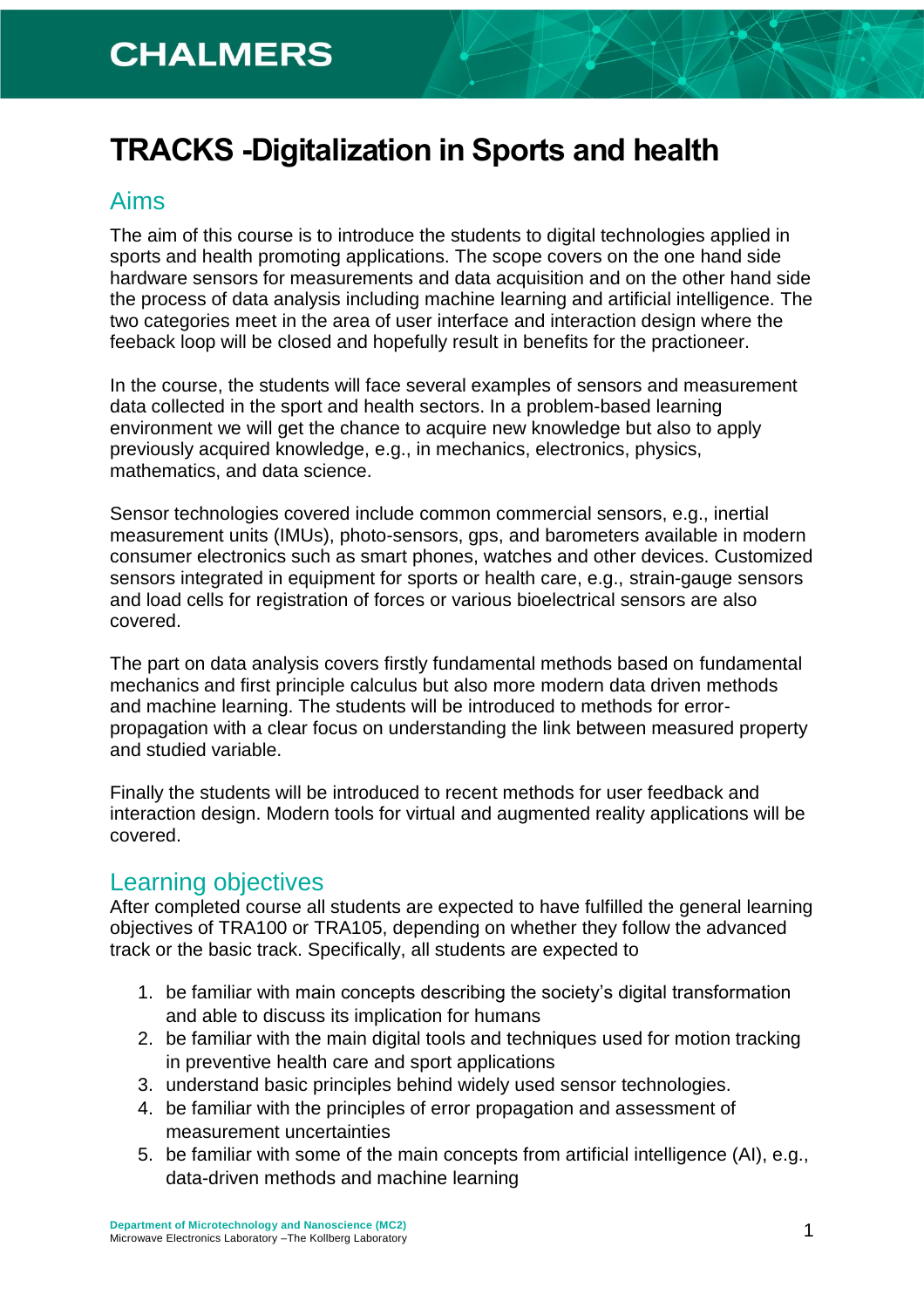- 6. be familiar with some of the modern tools and sensors for interaction design such as virtual reality/augmented reality
- 7. Be able to synthesize and apply knowledge, as specified in points 2-5 above, to tackle or master problems with open solution spaces

# **Organization**

The course is scheduled to be running during one semester (study period 1 and 2). The bulk of the course is the project carried out in groups by the students under supervision and guidance of course teachers.

In addition to the project, ten two-hour lecture/tutorial will be arranged. The lectures can be physical or on-line.

## **Literature**

Lecture slides and recommended scientific papers, beside what is identified by the students during the course of the project work.

#### **Examination**

The course will be examined based on

- Project outcome, summarized in a written report as well as relevant demonstrator material in terms of hardware prototypes or software developed, 60%
- Learnings from lectures, examined in four quizzes, 30%
- Students presentation skills assessed by the examiner and teachers in the course, 10%

#### **Prerequisites**

The course is open to Bachelor students and Master students from all programs at Chalmers. In the application, students are expected to declare which project they are interested in primarily. Depending on program and the students previous courses, some fields may be more suitable.

### **Miscellaneous**

- 1. The course may handle up to 5 projects with 3-6 participants. In selection of students, the course responsible will consider the students course background and declared interest to balance competence and engagement.
- 2. It may be possible to work on challenges presented by external stakeholders, e.g., commercial actors, professional athletes or sport federations, or the public health care sector, a list of proposed projects are given in Appendix A

### Course duration:

September 2022– January 2023.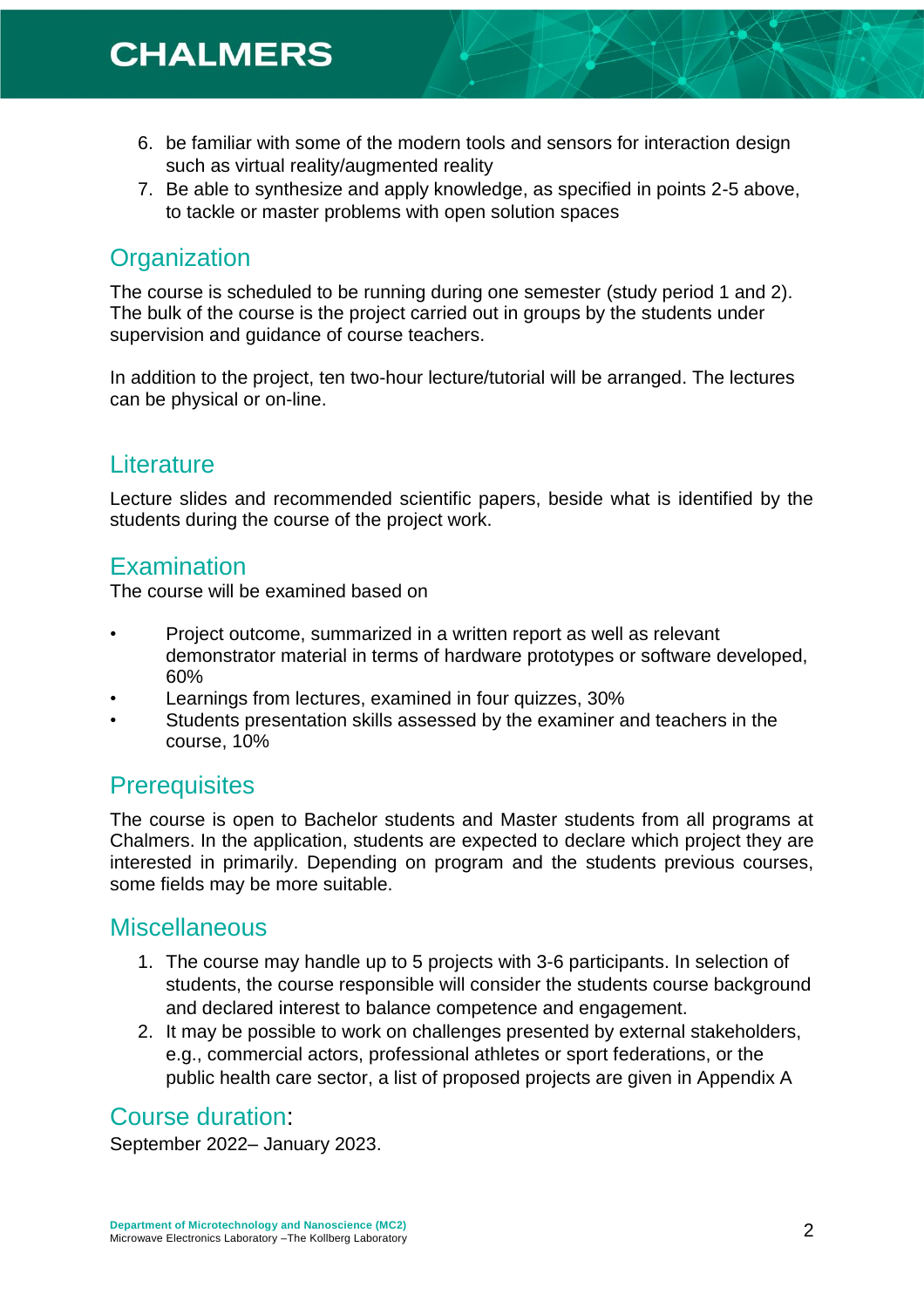#### Enrollment:

Apply for the course no later than June 15 by sending an e-mail including a motivation letter to: danku@chalmers.se. Please attach your CV and course transcripts.

We aim at 20 students (minimum 5) in balanced project groups with a mix of competences and backgrounds (master and bachelor). If the interest is high, there will be a selection of students based on their competence, interests and motivation. Interviews may be called upon.

**Examiner:** Dan Kuylenstierna **Lecturers:** Dan Kuylenstierna, Moa Johansson, and guest lecturers

Appendix A: Project descriptions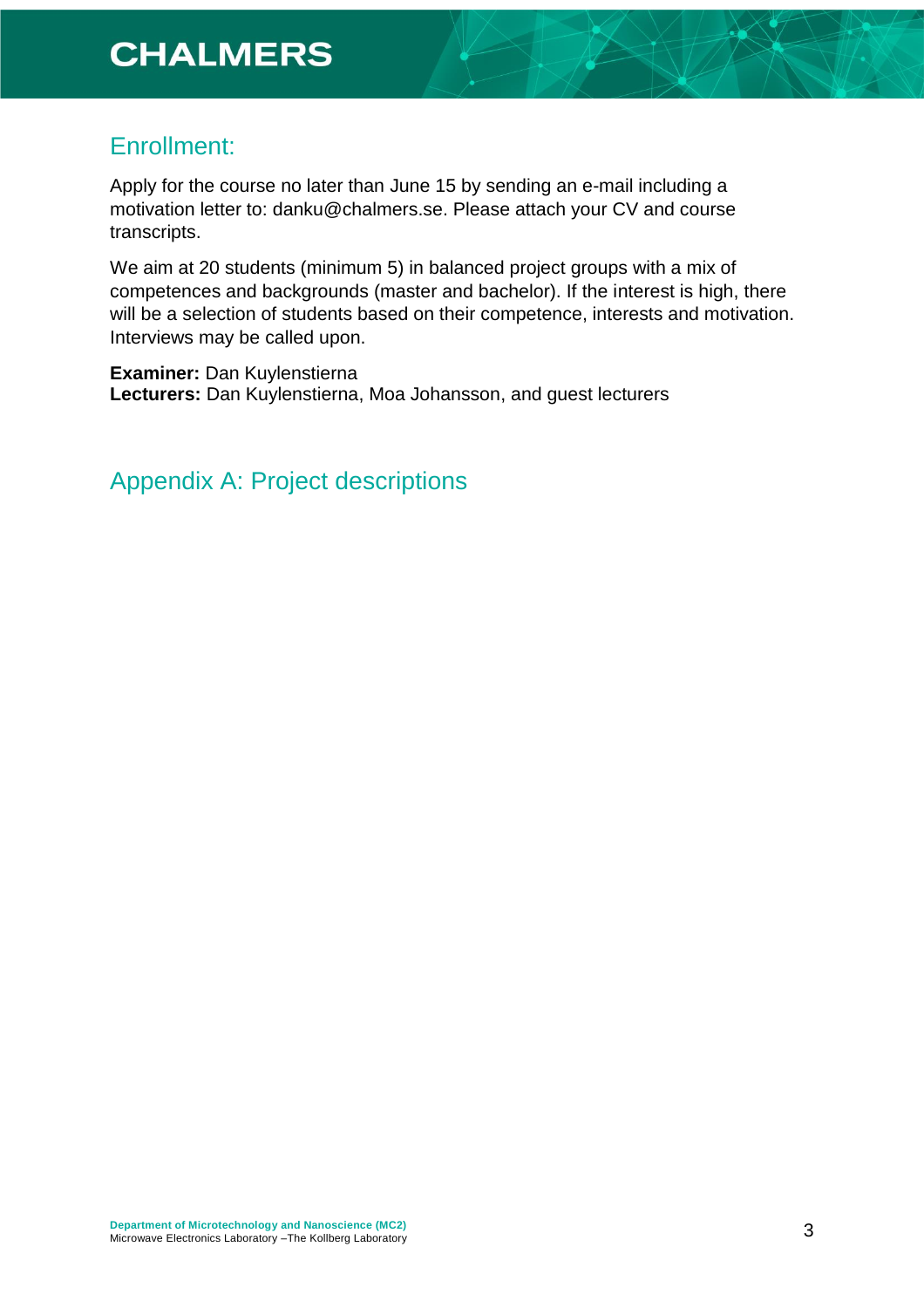#### Cross-country skiing propulsion modelling

Propulsion in cross country skiing is a complex biomechanical process involving fullbody motion. The propulsive force may be injected either through the poles or through the feet. Depending on speed and terrain, a skier uses different *gaits* where legs and arms move in specific patterns to maximize propulsion efficiency and/or peak-power output.

It takes years of training for an athlete to reach a good technique and it is at least equally difficult for a coach to identify and understand the small details that may be changed to make a good athlete even better. Furthermore, even when the coach identifies the details, the communication and feedback to the athlete is a limitation if there are no quantifiable key performance indicators closely related to the performance.

*It is difficult to improve what you cannot measure, only when you can measure it and put a number on it you know something about it and will be able to systematically improve it -inspired by* 

*Sir William Thompson (Lord Kelvin)***.**



In this project you will quantify good skiing technique based on measurements of temporal variations in force and angle of poles and limbs that are active in the propulsion. You will be working in the new TRACKS biomechanical laboratory with a wide treadmill allowing studies of classical as well as freestyle skiing under controlled conditions. Specifically, you will collect data using high-speed cameras, axial pole force sensors, and IMUs.

Under supervision of course teachers and coaches connected to the national federation and/or professional ski-teams, you will build a behavioural model describing cross country skiing propulsion based on axial pole force and angle data.



*Core competencies needed: Mathematical modelling, Mechanics, Programming, Experimental planning*

*Miscellaneous competencies: Artificial intelligence and machine learning*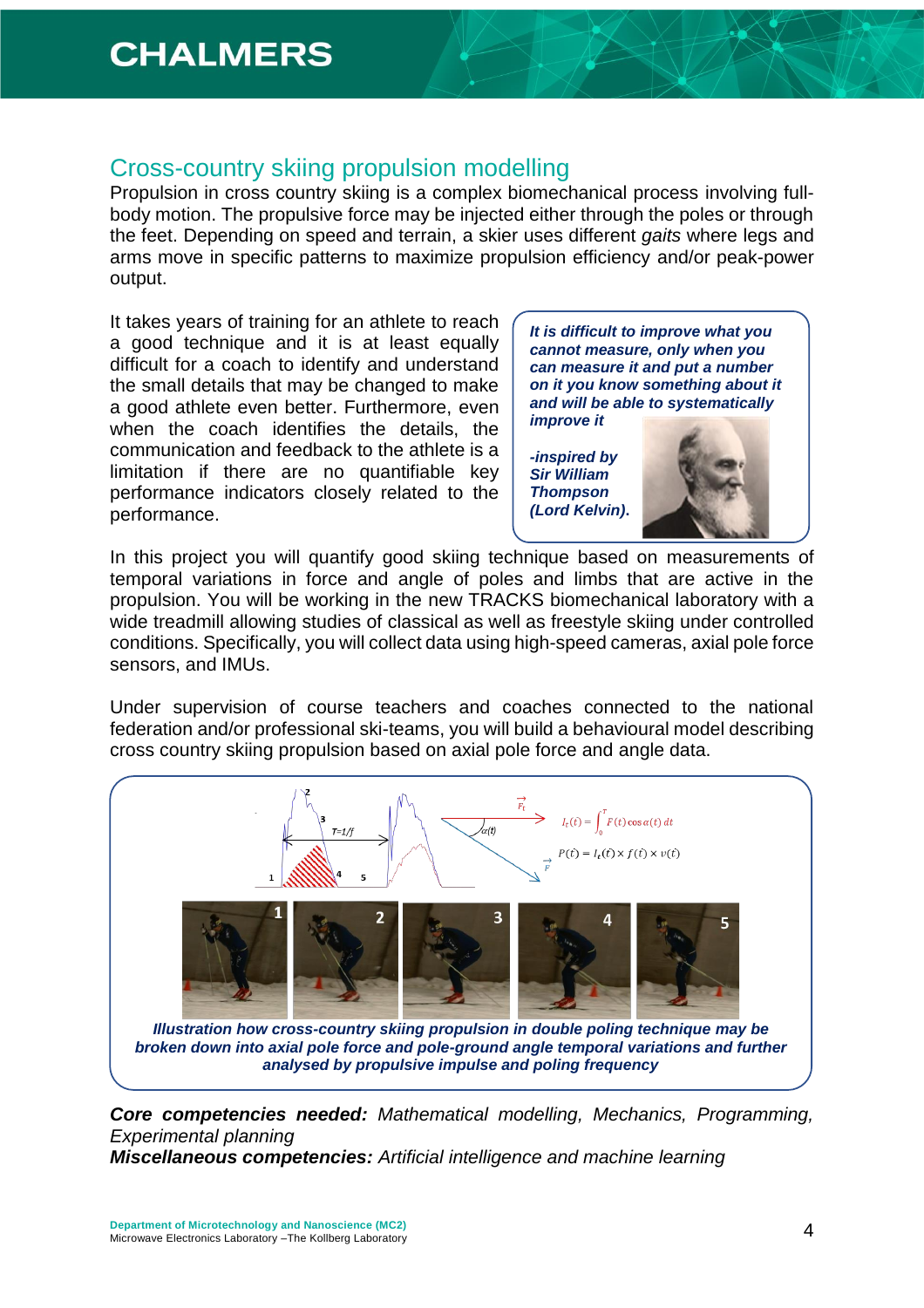#### Cross-country ski friction measurements

In cross country skiing, the athlete constantly fights to overcome the refraining forces from nature. At moderate speed, the most dominant force is due to glide friction between the snow and the ski. Prior to every race the waxing teams behind professional skiers spend considerable time to reduce glide friction without really measuring it, -and recall: *"you cannot improve what you cannot measure"*.

Instead of measuring absolute glide friction, the waxing teams rely on relative benchmarks, i.e., comparing pairs or groups of skis before they select the pair that is best compared to the other. A methodology based on relative benchmarks has flaws. It is resource inefficient and cannot assess how close one is to the optimum glide. Even for waxing teams with large resources, it is likely to end up in a local optimum about some preliminary assumptions. If we could instead measure the absolute friction coefficient, we could record it over time for every training and race and build a data base with skiing



friction coefficient for different waxing methods in different skiing conditions.

In this project, you will develop a method to measure ski glide friction based on data from axial pole force sensors and IMUs for angle detection. The principle is based on measuring the propulsive force while double poling in controlled slope and wind conditions. The glide friction can then be calculated from the propulsive force. The method will first be developed using roller skis with predetermined friction on treadmill in the new biomechanics lab in the TRACKS learning environment where ski-pole angle can be measured with high-speed IR cameras

*Core competencies needed: Mathematical modelling, Mechanics, Experimental planning and measurement methodology Miscellaneous competencies: Artificial intelligence and Machine learning*